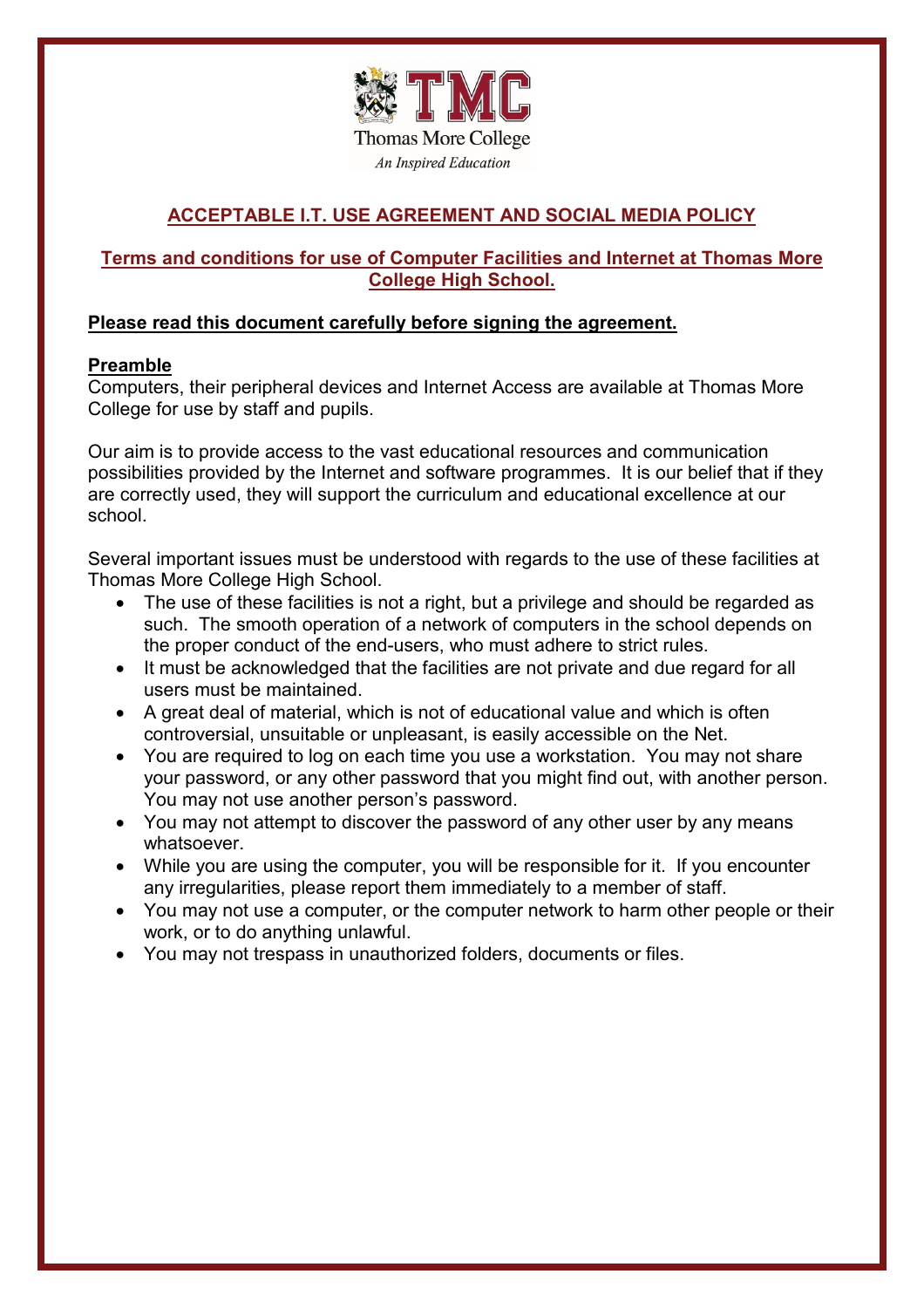#### $\overline{a}$ **INTERNET ACCESS**

- Remember that at all times that you are representing Thomas More College when you are communicating on the Internet. At no time must your use of the facility reflect badly on the school.
- The following areas are not authorized. These include, but are not limited to:
- Those areas that use profanity.
- Those areas that include or display pornography.<br>Those areas that promote violence, illegal activities
- Those areas that promote violence, illegal activities, racism, sexism or hatred.
- **Those areas that include the design or detailed information pertaining to explosive** devices.
- Those areas that include criminal activities or terrorist acts.
- **Those areas that ask for personal information, such as your name, address, phone** number or fax number, credit card or account numbers, or the personal information of other people or institutions.

**Revealing your own, or anyone else's address or telephone numbers can be dangerous and can expose you or them to offensive or unwanted communications. If any incoming information asks you for more information than you care to reveal, or makes you uncomfortable in any way, inform a staff member immediately.**

- Any area that the staff of Thomas More College deem inappropriate.
- You may not open an age-restricted site.
- If you are not sure whether a site is acceptable or not, ask a member of staff before exploring it. If such a site is inadvertently accessed, leave it immediately and inform a staff member.

### **PRIVACY**

**Any P.C. or e-mail account used at TMC is the property of Thomas More College. It must be clearly understood that any of your files or folders on any TMC computer hard drive or in your 'My Documents', any Internet access or any other programme, may be reviewed or monitored at any time by the network manager. This information may be revealed to the Grade Co-ordinators or your parents at the discretion of the Principal.**

- **If you accidentally discover any confidential material of any sort, e.g. information** that pupils should not normally have access to, such as examination papers or reports, **do not show any other pupil.** Report this to a staff member immediately.
- **All Internet access is filtered and monitored. Circumventing these filters or monitoring is not allowed.**
- **Parents or legal guardians may gain access to their child's e-mail upon request.**

**If a pupil does not abide by the rules, which the pupil and his/her parent/guardian have signed, the pupil will be banned from using our computer facilities and Internet at Thomas More College.** The time relating to the ban will be at the discretion of the Principal.